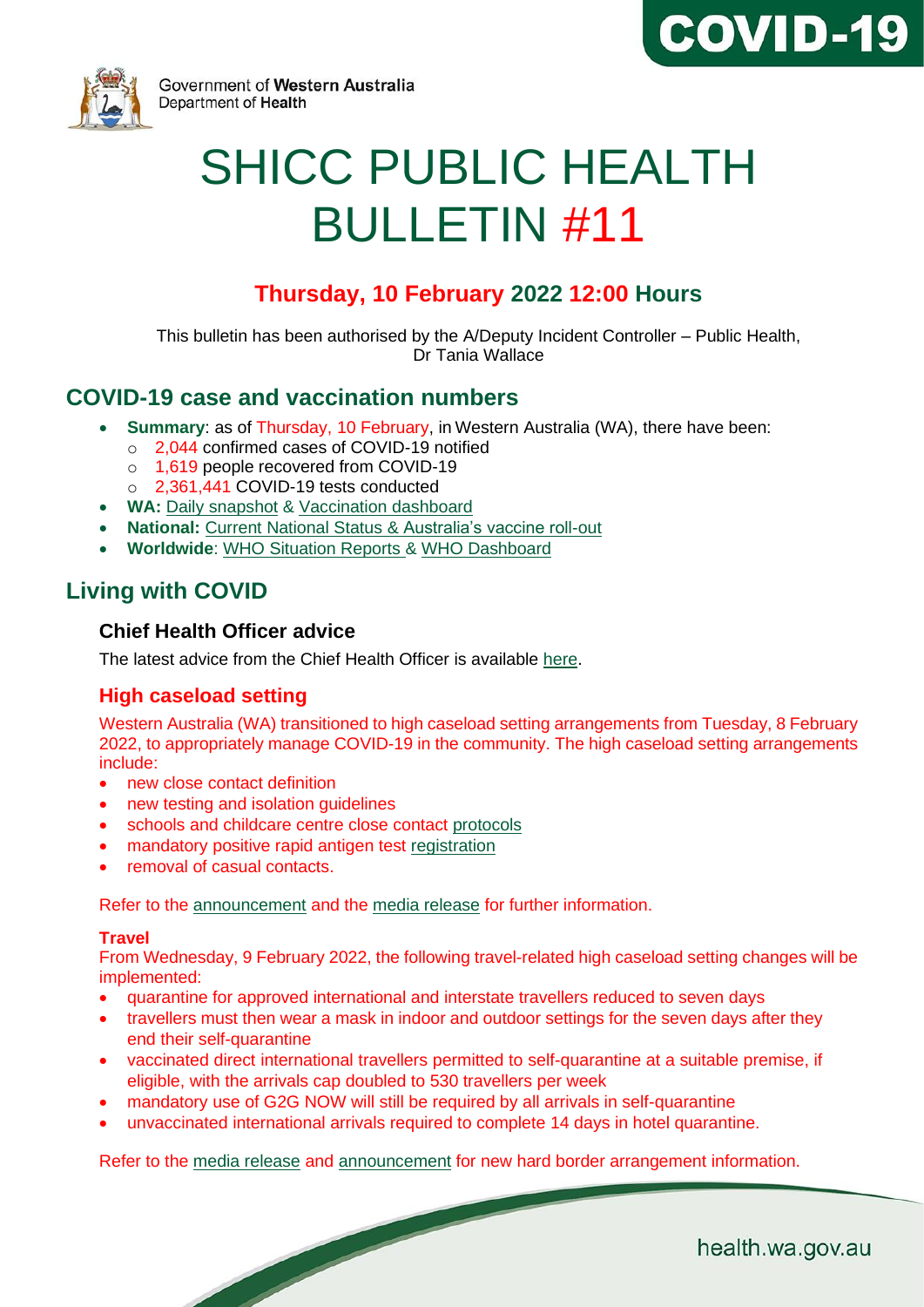## **RATs for travellers**

All interstate and international travellers will be given two RATs on arrival at Perth Airport to accommodate their testing requirements.

Refer to the [announcement](https://www.wa.gov.au/government/announcements/rapid-antigen-tests-interstate-and-international-arrivals) for information.

#### **New hard border**

Western Australia's new hard border is now in place to enable safe, compassionate travel into WA and the return of Western Australians. This includes new requirements for approved travellers to enter WA from interstate or international locations.

Refer to the [announcement](https://www.wa.gov.au/government/announcements/western-australias-new-hard-border-now-effect) and the WA.gov.au [website](https://www.wa.gov.au/government/covid-19-coronavirus/covid-19-coronavirus-travel-wa) for information.

#### **Elective surgery**

WA will reduce the number of elective surgery bookings made in anticipation of expected system pressures as COVID-19 case numbers increase.

All public hospitals, including public-private partnership hospitals, will temporarily pause further bookings for multi-day non-urgent Category 2 and Category 3 elective surgeries from 28 February 2022 for a two-months. Bookings made before this time are expected to be performed. A weekly cap will be introduced for Category 2 procedures. All Category 1 bookings will continue.

Refer to the [media statement](https://ww2.health.wa.gov.au/Media-releases/2022/New-elective-surgery-bookings-paused-allowing-staff-redeployment) for information.

#### **Transition resources for HCW**

The Department of Health has developed a [webpage](https://ww2.health.wa.gov.au/Articles/A_E/Coronavirus/COVID19-information-for-health-professionals/Transition-policies-and-resources-for-healthcare-workers) for transition policies and resources for healthcare workers.

The policies and resources will assist the WA health system in responding to the anticipated surge in COVID-19 community transmission and continue to provide excellent care to our community. The information applies to WA public sector clinicians, private health providers, general practices and pharmacies.

#### **RAT use**

Rapid antigen tests (RATs) can now be used as a diagnostic tool for COVID-19, as per high caseload setting health advice. Positive COVID-19 RAT results must be reported [online](https://datalibrary-rc.health.wa.gov.au/surveys/?s=WDLLNTW4RDX8AWPH&var=1) within the Department of Health. Those without online access must register their positive RAT result by phoning 13 COVID (13 26843).

Information regarding RAT use is available at [HealthyWA](https://www.healthywa.wa.gov.au/Articles/A_E/Coronavirus/COVID19-testing/Rapid-Antigen-Test) and [WA.gov.au.](https://www.wa.gov.au/government/announcements/mandatory-registration-of-positive-rapid-antigen-tests) Information for [managing](https://www.healthywa.wa.gov.au/Articles/A_E/Coronavirus/Managing-COVID19-at-home-and-in-the-community)  [COVID-19](https://www.healthywa.wa.gov.au/Articles/A_E/Coronavirus/Managing-COVID19-at-home-and-in-the-community) can be found at HealthyWA.

#### **RAT for emergency department screening**

WA public hospital emergency departments (EDs) in Perth and the South West will bolster their COVID-safe measures by screening patients using RATs before they enter.

Refer to the [media release](https://www.mediastatements.wa.gov.au/Pages/McGowan/2022/02/Rapid-Antigen-Tests-at-Perth-and-South-West-hospital-EDs-for-screening.aspx) for information.

#### **Public health advice**

In line with the national approach, reference to casual contacts has ceased in WA. High risk exposure locations related to close contacts – where we cannot identify all contacts at the location – will continue to be listed. Low risk exposure sites may be listed in circumstances determined by public health. Western Australians are asked to continue to visit this [HealthyWA](https://www.healthywa.wa.gov.au/Articles/A_E/Coronavirus/Locations-visited-by-confirmed-cases) regularly for updated or new exposure sites.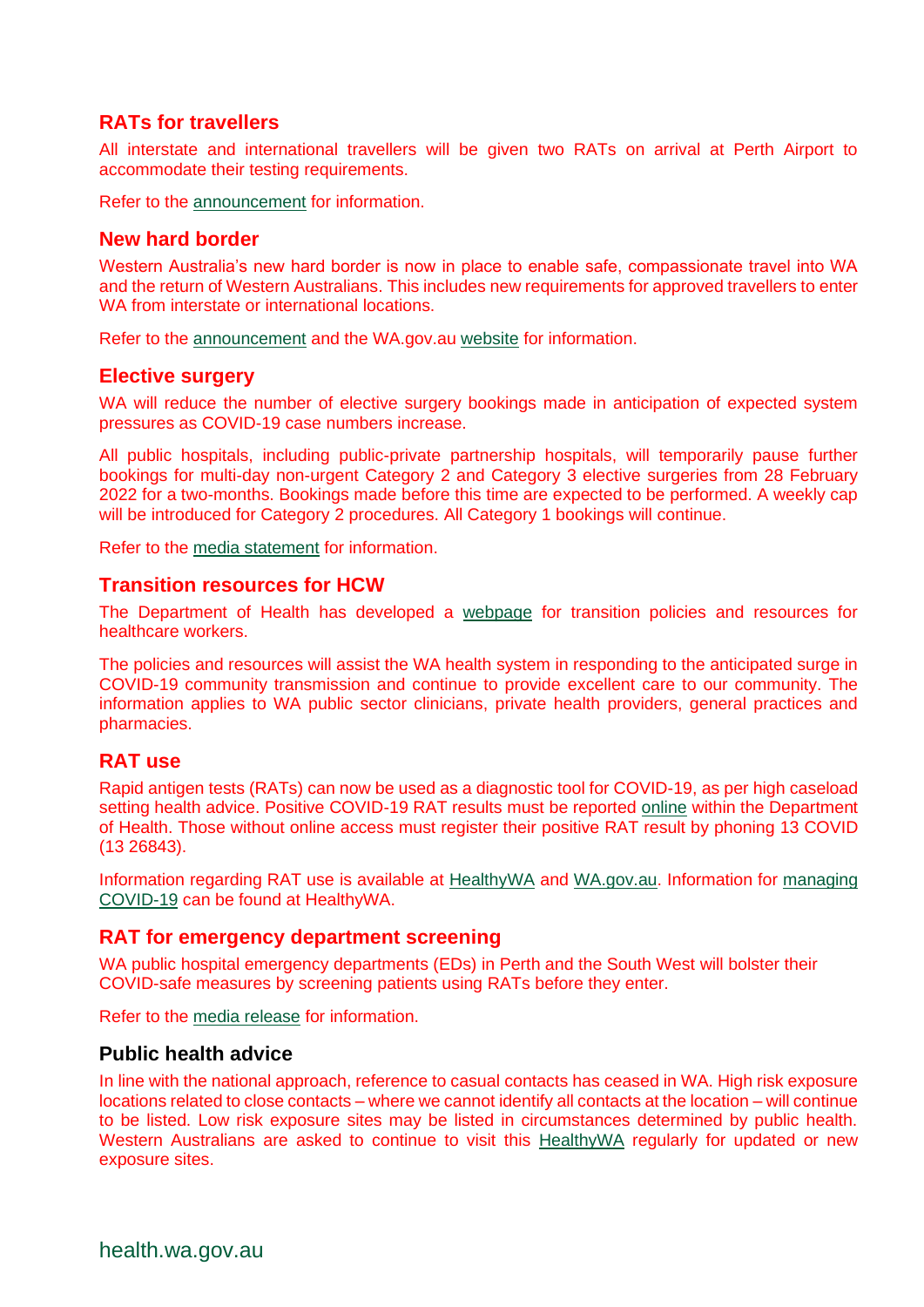Anyone experiencing any symptoms should get [tested](https://www.healthywa.wa.gov.au/Articles/A_E/Coronavirus/COVID-clinics) immediately and isolate until they receive a negative result. This applies to anyone symptomatic – even if you have not visited a listed exposure site.

Western Australians are encouraged to stay vigilant and use SafeWA/ServiceWA and mandatory contact registers to check into businesses and venues.

For information on public health measures including mask wearing and proof of vaccination, see the [WA.gov.au](https://www.wa.gov.au/government/announcements/mask-mandate-eased-perth-and-peel) [website.](https://www.wa.gov.au/government/covid-19-coronavirus/covid-19-coronavirus-what-you-can-and-cant-do) More information is also available in the [media statement.](https://ww2.health.wa.gov.au/Media-releases/2022/COVID-19-update-8-February-2022)

#### **New information on HealthyWA**

The WA Department of Health continues to develop information material to ensure the WA public can continue to access critical health advice relevant to the current situation. You are encouraged to check back regularly for updates, particularly as new announcements are made.

The [website](https://www.healthywa.wa.gov.au/Articles/A_E/Coronavirus/Managing-COVID19-at-home-and-in-the-community) now has information on managing COVID-19 at home and in the community, which will continue to be refined as the situation evolves. The WA COVID Care at Home [program,](https://www.healthywa.wa.gov.au/Articles/A_E/Coronavirus/Managing-COVID19-at-home-and-in-the-community/WA-COVID-Care-at-Home) rapid antigen test [information](https://www.healthywa.wa.gov.au/Articles/A_E/Coronavirus/COVID19-testing/Rapid-Antigen-Test) and positive rapid antigen test result [online registration](https://datalibrary-rc.health.wa.gov.au/surveys/index.php?s=WDLLNTW4RDX8AWPH) portal has recently been [published.](https://www.healthywa.wa.gov.au/Articles/A_E/Coronavirus)

Business, industry and agencies developing COVID-19 resources should refer to information on [HealthyWA,](https://www.healthywa.wa.gov.au/Articles/A_E/Coronavirus) the [Department of Health](https://ww2.health.wa.gov.au/Articles/A_E/Coronavirus) and [WA.gov.au](https://www.wa.gov.au/) websites to ensure appropriate advice is sourced.

#### **Public hospital visitor guidelines and SAR**

The *COVID-19 Public Hospital Visitor Guidelines* continues to be updated to provide clarification and incorporate feedback.

The WA Health COVID-19 Framework for System Alert and Response (SAR) will be updated in the coming weeks to align with revised policy and to provide clarification. Topics under review includes:

- visitor guidance
- testing guidelines
- publicly funded dental services
- mental health services provided by HSPs.

Outpatient guidelines are being revised and work is being progressed to develop web content.

The current risk rating is interim Amber for the following regions:

- Perth/Peel
- South West.

All other regions of the State remain at alert level Green.

Refer to the visitor guidelines [document](https://ww2.health.wa.gov.au/~/media/Corp/Documents/Health-for/Infectious-disease/COVID19/COVID19-Public-hospital-visitor-guidelines.pdf) and [SAR](https://ww2.health.wa.gov.au/~/media/Corp/Documents/Health-for/Infectious-disease/COVID19/WA-Health-COVID-19-Framework-for-System-Alert-and-Response.pdf) on the Department of Health website under 'clinical guidelines' accordion.

# **Community**

#### **Face masks**

The use of [face masks](https://www.wa.gov.au/government/covid-19-coronavirus/covid-19-coronavirus-what-you-can-and-cant-do#wearmasks) is an important tool to minimise COVID-19 transmission and the effect on the WA community, particularly when there is active community transmission.

The Directions that require mask use offer a list of [exceptions,](https://www.wa.gov.au/government/publications/covid-19-coronavirus-public-health-and-social-measures-perth-peel-and-the-south-west-frequently-asked-questions#exemptions-from-mask-requirements) including if the person has a physical or mental illness, condition or disability that makes wearing a face mask unsuitable.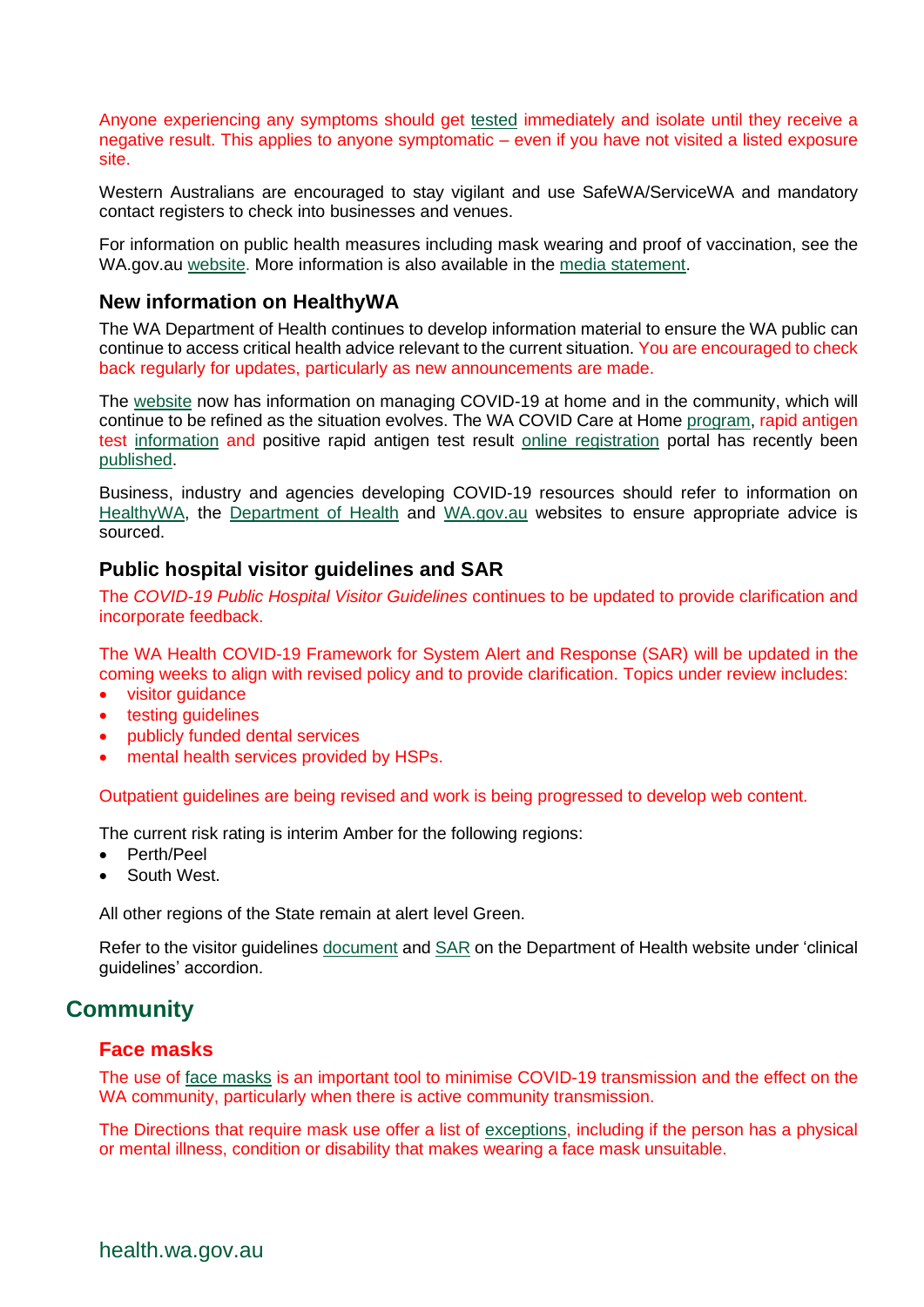If registered health practitioners believe their patient's medical condition is serious enough that they are unable to safely wear a mask, they can provide their patients with a letter of confirmation. The letter does not need to define the patient's condition.

## **Schools and gatherings**

The WA Government released new guidance to schools to limit in-school gatherings of students to minimise the effect of a COVID-19 case attending the school before diagnosis. In-school gatherings of students and staff should be limited to class groups or small groups within a year level.

Refer to the [media release](https://www.mediastatements.wa.gov.au/Pages/McGowan/2022/02/Updated-advice-for-schools-on-assemblies-and-large-gatherings.aspx) for information.

#### **Information for the fishing industry**

The Department of Primary Industries and Regional Development (DPIRD) have developed [guidance](https://www.wa.gov.au/system/files/2022-02/Information%20for%20the%20fishing%20industry_FINAL_7%20February%202022.pdf) for the fishing industry, particularly relating to the impact of COVID-19 and mandatory vaccination.

Refer to the WA.gov.au [website](https://www.wa.gov.au/service/primary-industries/marine-and-rural-support/covid-19-support-our-primary-industries) for further information.

#### **Test and isolation payment**

The WA Government announced a new COVID-19 Test Isolation Payment program to support Western Australian's who are required to isolate while waiting for a COVID-19 PCR test result and lose income as a result. More information is available in the [announcement](https://www.wa.gov.au/government/announcements/covid-19-test-isolation-payments-eligible-workers-and-carers) an[d FAQs.](https://www.wa.gov.au/government/publications/covid-19-coronavirus-test-isolation-payment-frequently-asked-questions)

#### **RAT consumer quotas**

New regulations were implemented to enable proper management of the supply of COVID-19 rapid antigen tests in WA. A new iteration of the [Directions](file://///hdwa.health.wa.gov.au/users/home8/he164987/Offline%20Records%20(HE)/PHEOC%20Bulletin%20Approved(6)/Rapid%20Antigen%20Test%20(Restrictions%20on%20Sale%20and%20Supply)%20Directions%20(No%202)) is now available.

# **COVID-19 vaccination program**

#### **ATAGI approves Pfizer boosters for 16 and 17-year-old children**

On 3 February 2022, ATAGI [recommended](https://urldefense.com/v3/__https:/health.us20.list-manage.com/track/click?u=32cc4a56e0e39b38a4d4cf223&id=2c76042a92&e=91efc1e34a__;!!Lav448XFWxY!p3UYpii4nX-qHTww8WbUZRt-IQ6yD24Ty1IHEpsmKjWV3Kk_wirIybuRTlLlwvavvP2GhTq1$) all 16 and 17 years old receive a booster vaccination with the Comirnaty (Pfizer) vaccine, 3 or more months after receiving their previous primary dose. This includes those who were aged under 16 years when they received their last primary dose and are now aged 16 years.

Those aged 16 and 17 years who are immunocompromised and have received a third primary dose of COVID-19 vaccine should also receive a booster dose (fourth dose) of the Pfizer vaccine when they become eligible.

Those aged 16 and 17 years with risk factors for severe disease (including chronic disease) or pregnancy, Aboriginal and Torres Strait Islander peoples, or those who work in environmental settings that place them at higher risk should receive their booster as soon as they are eligible.

#### **ATAGI advice on Novavax use in mixed primary schedule**

ATAGI has [advised](https://www.health.gov.au/news/atagi-statement-on-the-use-of-novavax-covid-19-vaccine-nuvaxovid) that Novavax COVID-19 vaccine can be administered as part of a [heterologous](https://www.health.gov.au/resources/publications/covid-19-vaccination-clinical-advice-on-the-use-of-a-different-covid-19-vaccine-as-the-second-dose)  [\(mixed\) primary schedule](https://www.health.gov.au/resources/publications/covid-19-vaccination-clinical-advice-on-the-use-of-a-different-covid-19-vaccine-as-the-second-dose) to people who have received one or more doses of another COVID-19 vaccine, including as a third dose for people with severe immunocompromise.

Novavax COVID-19 vaccine is not currently recommended for use as a booster vaccine.

#### **Booster Blitz**

A two-week vaccination blitz to increase booster vaccination rates was [announced](https://www.mediastatements.wa.gov.au/Pages/McGowan/2022/02/Third-dose-vaccination-blitz-to-keep-Western-Australians-safe.aspx) on 2 February 2022 to keep Western Australians safe. The blitz will see an extra 40,000 appointments available at the State-run vaccination clinics, increasing the weekly capacity at these clinics to around 100,000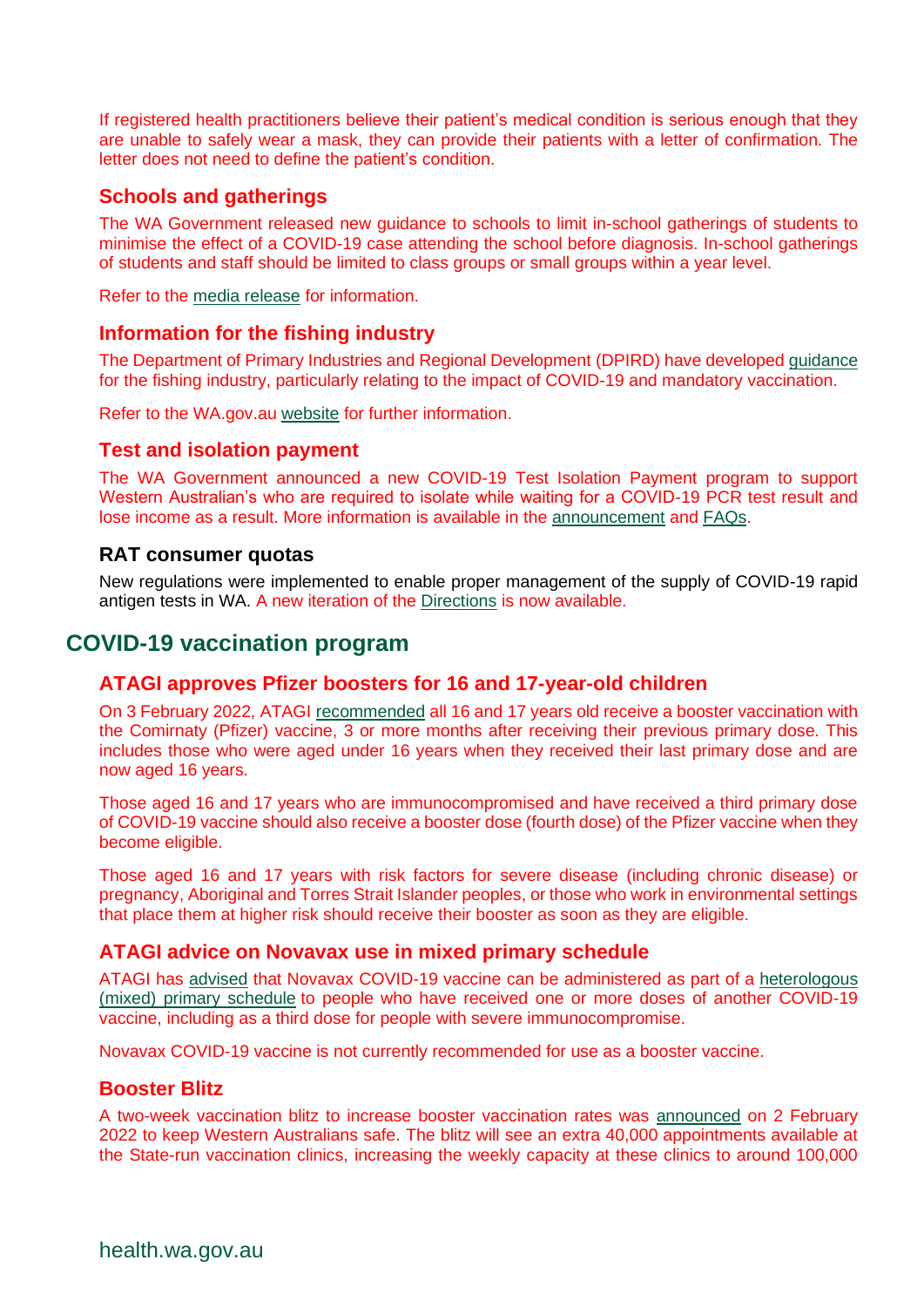#### doses. People are encouraged to book an appointment by visiting [VaccinateWA](https://vaccinatewa.health.wa.gov.au/s/login/?startURL=%2Fs%2F&ec=302) or calling 13COVID if assistance is required.

## **Community vaccination clinics**

Please check the community vaccination clinic list [online](https://www.healthywa.wa.gov.au/Articles/A_E/Coronavirus/COVID19-vaccine) for further information and opening times. To avoid extended queues, people are encouraged to make a booking at [VaccinateWA](https://vaccinatewa.health.wa.gov.au/s/login/?ec=302&startURL=%2Fs%2F) or 13COVID, as people with bookings will be prioritised.

There will be numerous regional pop-up clinics available for walk-ins in the coming weeks. Visit the [COVID-19 vaccine](https://www.healthywa.wa.gov.au/Articles/A_E/Coronavirus/COVID19-vaccine/Online-booking-FAQs) webpage for a list of these clinics and their opening times.

Existing [Community vaccination clinics](https://www.healthywa.wa.gov.au/Articles/A_E/Coronavirus/COVID19-vaccine) in WA include Armadale, Mirrabooka, Carramar, Mandurah, Canning Vale, Midland, Perth Convention and Exhibition Centre, Claremont Showgrounds, Joondalup, Kwinana, and Bunbury.

The Comirnaty (Pfizer), Spikevax (Moderna) and Vaxzevria (AstraZeneca) COVID-19 vaccines are being administered at participating GPs and pharmacies for eligible populations. Participating GPs and pharmacies can be found by using the COVID-19 [Vaccine Clinic Finder](https://www.health.gov.au/resources/apps-and-tools/covid-19-vaccine-clinic-finder).

#### **Vaccine information and resources**

Please visit the sources below for more information and resources related to vaccines:

- HealthyWA [COVID-19 Vaccine](https://ww2.health.wa.gov.au/sitecore/content/Healthy-WA/Articles/A_E/Coronavirus/COVID19-vaccine) (for WA community) including [FAQs](https://ww2.health.wa.gov.au/sitecore/content/Healthy-WA/Articles/A_E/Coronavirus/COVID19-vaccine/FAQs)
- WA Health [COVID-19 Vaccination Program](https://ww2.health.wa.gov.au/Articles/A_E/Coronavirus/COVID19-vaccination-program) (for WA health providers)
- Small Business Development Corporation (SBDC) workplace [information](https://www.smallbusiness.wa.gov.au/blog/faqs-workplace-information-about-covid-19-vaccine) about the COVID-19 vaccine FAQs (general information for businesses and employers)
- The Australian Government [COVID-19 Vaccines hub](https://www.health.gov.au/initiatives-and-programs/covid-19-vaccines)
- Roll [up for WA](https://rollup.wa.gov.au/) and Roll [up for WA posters](https://www.dlgsc.wa.gov.au/department/news/news-article/2021/06/09/roll-up-for-wa-posters)
- KAMS [Get vaccinated against COVID-19](https://kimberley-vaccines.multiscreensite.com/kams-2021-vaccine-campaign) TVC Campaign

# **Directions updates**

COVID-19 State of Emergency [Declarations](https://www.wa.gov.au/government/document-collections/covid-19-coronavirus-state-of-emergency-declarations) and community [advice](https://www.wa.gov.au/organisation/department-of-the-premier-and-cabinet/covid-19-coronavirus-community-advice) summarises the latest COVID-19 Directions that are in place in WA. Further information can be found on WA Government [website.](https://www.wa.gov.au/government/covid-19-coronavirus)

#### **New Directions**

- [COVID Transition Sports Directions Carlton Football Club](https://www.wa.gov.au/government/publications/covid-transition-sports-directions-carlton-football-club)
- [COVID Transition Sports Directions Collingwood Football Club](https://www.wa.gov.au/government/publications/covid-transition-sports-directions-collingwood-football-club)
- [COVID Transition Sports Directions West Coast Eagles Football Club](https://www.wa.gov.au/government/publications/covid-transition-sports-directions-west-coast-eagles-football-club)
- [Air North \(Crew and Engineer\) Directions \(No 3\)](https://www.wa.gov.au/government/publications/air-north-crew-and-engineer-directions-no-3)
- [Chief Health Officer Approval to Request COVID-19 Testing on Patients of a Private Hospital](https://www.wa.gov.au/government/publications/chief-health-officer-approval-request-covid-19-testing-patients-of-private-hospital)
- [Air Services and Border Worker \(Restrictions on Access\) Directions \(No 3\)](https://www.wa.gov.au/government/publications/air-services-and-border-worker-restrictions-access-directions-no-3)
- [Aircraft Travel \(Face Mask\)](https://www.wa.gov.au/government/publications/aircraft-travel-face-mask-directions-no-2) Directions (No 2)
- [Airport and Transportation \(Face Mask\) Directions \(No 2\)](https://www.wa.gov.au/government/publications/airport-and-transportation-face-mask-directions-no-2)
- [COVID Transition \(Testing and Isolation\) Directions](https://www.wa.gov.au/government/publications/covid-transition-testing-and-isolation-directions)
- [Close Contact Definition Amendment Directions](https://www.wa.gov.au/government/publications/close-contact-definition-amendment-directions)
- [Fire and Emergency Services Worker \(Restrictions on Access\) Directions \(No 3\)](https://www.wa.gov.au/government/publications/fire-and-emergency-services-worker-restrictions-access-directions-no-3)
- [Quarantine Centre Workers \(Secondary Employment\) Directions \(No 2\)](https://www.wa.gov.au/government/publications/quarantine-centre-workers-secondary-employment-directions-no-2)
- [Rapid Antigen Test \(Restrictions on Sale and Supply\) Directions \(No 2\)](https://www.wa.gov.au/government/publications/rapid-antigen-test-restrictions-sale-and-supply-directions-no-2)
- [Flight Crew Directions \(No 10\)](https://www.wa.gov.au/government/publications/flight-crew-directions-no-10)
- [Proof of Vaccination \(No 2\) \(Revocation\) Directions](https://www.wa.gov.au/government/publications/proof-of-vaccination-no-2-revocation-directions)
- [Transiting Aircraft Passengers Directions \(No 4\)](https://www.wa.gov.au/government/publications/transiting-aircraft-passengers-directions-no-4)
- [Access to Quarantine Centres Directions \(No 3\)](https://www.wa.gov.au/government/publications/access-quarantine-centres-directions-no-3)
- [Air North \(Crew and Engineer\) Directions \(No 2\)](https://www.wa.gov.au/government/publications/air-north-crew-and-engineer-directions-no-2)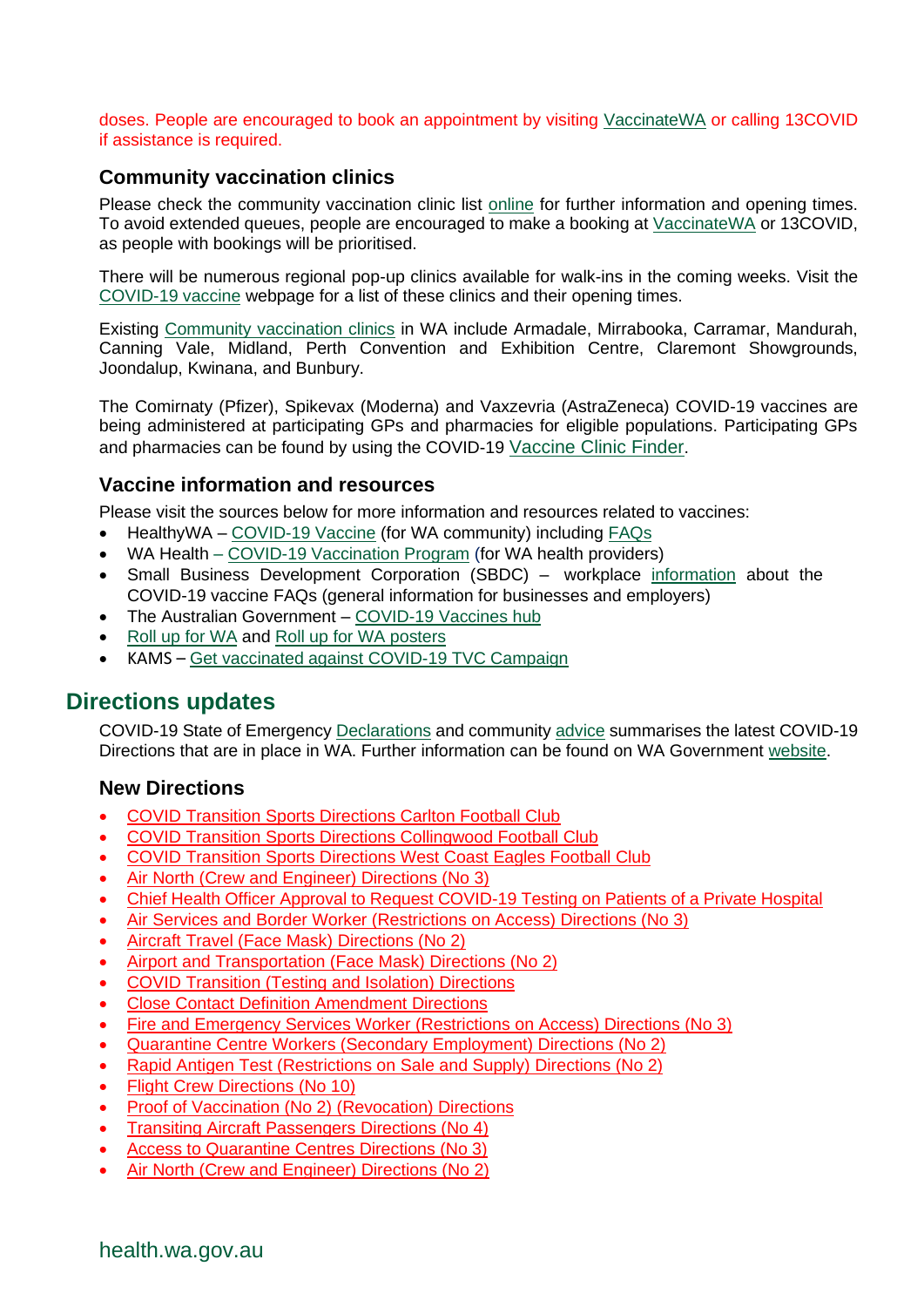- [Aircraft from Restricted Locations Arrival Directions \(No 2\)](https://www.wa.gov.au/government/publications/aircraft-restricted-locations-arrival-directions-no-2)
- [Beach Energy Ocean Onyx Workers Directions \(No 2\)](https://www.wa.gov.au/government/publications/beach-energy-ocean-onyx-workers-directions-no-2)
- [COVID Transition \(Consequential Revocations\) Directions](https://www.wa.gov.au/government/publications/covid-transition-consequential-revocations-directions)
- [Critical Businesses Worker \(Restrictions on Access\) Directions \(No 2\)](https://www.wa.gov.au/government/publications/critical-businesses-worker-restrictions-access-directions-no-2)
- [DFES Interstate Firefighter Directions](file://///hdwa.health.wa.gov.au/users/home8/he164987/Offline%20Records%20(HE)/PHEOC%20Bulletin%20Approved(6)/DFES%20Interstate%20Firefighter%20Directions)
- [Entry by Approved Border Community Residents and Workers Directions \(No 2\)](https://www.wa.gov.au/government/publications/entry-approved-border-community-residents-and-workers-directions-no-2)
- [Entry to Kimberley Directions \(No 3\)](https://www.wa.gov.au/government/publications/entry-kimberley-directions-no-3)
- [Exposed On-Board Worker Directions \(No 3\)](https://www.wa.gov.au/government/publications/exposed-board-worker-directions-no-3)
- [Exposure Sites \(Outside of Western Australia\) Directions \(No 4\)](https://www.wa.gov.au/government/publications/exposure-sites-outside-of-western-australia-directions-no-4)
- [Kuri Bay Worker Directions \(No 2\)](https://www.wa.gov.au/government/publications/kuri-bay-worker-directions-no-2)
- [Maritime Crew Member Directions \(No 3\)](https://www.wa.gov.au/government/publications/maritime-crew-member-directions-no-3)
- [Presentation for Testing Directions \(No 39\)](https://www.wa.gov.au/government/publications/presentation-testing-directions-no-39)
- [Rig or Platform Crew Member Directions \(No 3\)](file://///hdwa.health.wa.gov.au/users/home8/he164987/Offline%20Records%20(HE)/PHEOC%20Bulletin%20Approved(6)/Rig%20or%20Platform%20Crew%20Member%20Directions%20(No%203))
- [Santos Bayu-Undan Workers Directions \(No 2\)](https://www.wa.gov.au/government/publications/santos-bayu-undan-workers-directions-no-2)
- [Seasonal Workers Directions \(No 2\)](https://www.wa.gov.au/government/publications/seasonal-workers-directions-no-2)
- [Transitional Travellers \(Continuation of G2G Entry QR Codes\) Directions](https://www.wa.gov.au/government/publications/transitional-travellers-continuation-of-g2g-entry-qr-codes-directions)
- [Transport, Freight and Logistics Directions \(No 12\)](https://www.wa.gov.au/government/publications/transport-freight-and-logistics-directions-no-12)
- [Yongah Hill Immigration Detainees Directions \(No 4\)](https://www.wa.gov.au/government/publications/yongah-hill-immigration-detainees-directions-no-4)
- [COVID Transition \(Border Requirements\) Amendment Directions \(No 3\)](https://www.wa.gov.au/government/publications/covid-transition-border-requirements-amendment-directions-no-3)
- [Health Care Workers Directions \(No 3\)](https://www.wa.gov.au/government/publications/health-care-workers-directions-no-3)
- [Proof of Vaccination Directions \(No 3\)](https://www.wa.gov.au/government/publications/proof-of-vaccination-directions-no-3)
- [COVID Transition \(Border Requirements\) Amendment Directions \(No 2\)](https://www.wa.gov.au/government/publications/revoked-covid-transition-border-requirements-amendment-directions-no-2)
- [Unofficial Consolidation of the COVID Transition \(Border](https://www.wa.gov.au/government/publications/unofficial-consolidation-of-the-covid-transition-border-requirements-directions-4-february-2022) Requirements) Directions (as at 4 [February 2022\)](https://www.wa.gov.au/government/publications/unofficial-consolidation-of-the-covid-transition-border-requirements-directions-4-february-2022)
- [Health Care Workers Directions \(No 2\)](https://www.wa.gov.au/government/publications/revoked-health-care-workers-directions-no-2)
- [Meat Industry Worker \(Restrictions on Access\) Directions \(No 2\)](https://www.wa.gov.au/government/publications/meat-industry-worker-restrictions-access-directions-no-2)
- [Eastern Goldfields College: Identification Of Class To Whom A Proof Exception Under](https://www.wa.gov.au/government/publications/eastern-goldfields-college-identification-of-class-whom-proof-exception-under-paragraph-8d-applies)  [Paragraph 8\(D\) Applies](https://www.wa.gov.au/government/publications/eastern-goldfields-college-identification-of-class-whom-proof-exception-under-paragraph-8d-applies)

# **Updated fact sheets**

- [Information on COVID-19 and Building Ventilation](https://ww2.health.wa.gov.au/~/media/Corp/Documents/Health-for/Infectious-disease/COVID19/COVID-19-ventilation-in-buildings.pdf)
- [Information on COVID-19 and Air Purifiers/Cleaners](https://ww2.health.wa.gov.au/~/media/Corp/Documents/Health-for/Infectious-disease/COVID19/COVID-19-and-air-purifiers-cleaners.pdf)
- [Information on COVID-19 and Ventilation at Home](https://ww2.health.wa.gov.au/~/media/Corp/Documents/Health-for/Infectious-disease/COVID19/COVID-19-ventilation-at-home.pdf)

# **Testing**

#### **General population [testing criteria](https://www.healthywa.wa.gov.au/sitecore/content/Corporate/Articles/A_E/Coronavirus/COVID19-information-for-health-professionals)**

Any person may be tested if they have any one of the following clinical criteria: fever ( $\geq 37.5^{\circ}$ C) OR history of fever (e.g. night sweats, chills), without a known source **OR** acute respiratory symptoms (e.g. shortness of breath, cough, sore throat, runny nose) **OR** acute loss of smell or taste **OR** a positive or inconclusive rapid antigen test result.

## **Testing locations**

Testing locations are listed on [HealthyWA.](https://healthywa.wa.gov.au/Articles/A_E/COVID-clinics)

#### **Reporting**

Notify suspected COVID-19 cases by completing the notification form either [ONLINE](https://cdcwa.health.wa.gov.au/surveys/?s=3PANDLMR84) or by printing out the notification form.

Positive rapid antigen test results must be registered